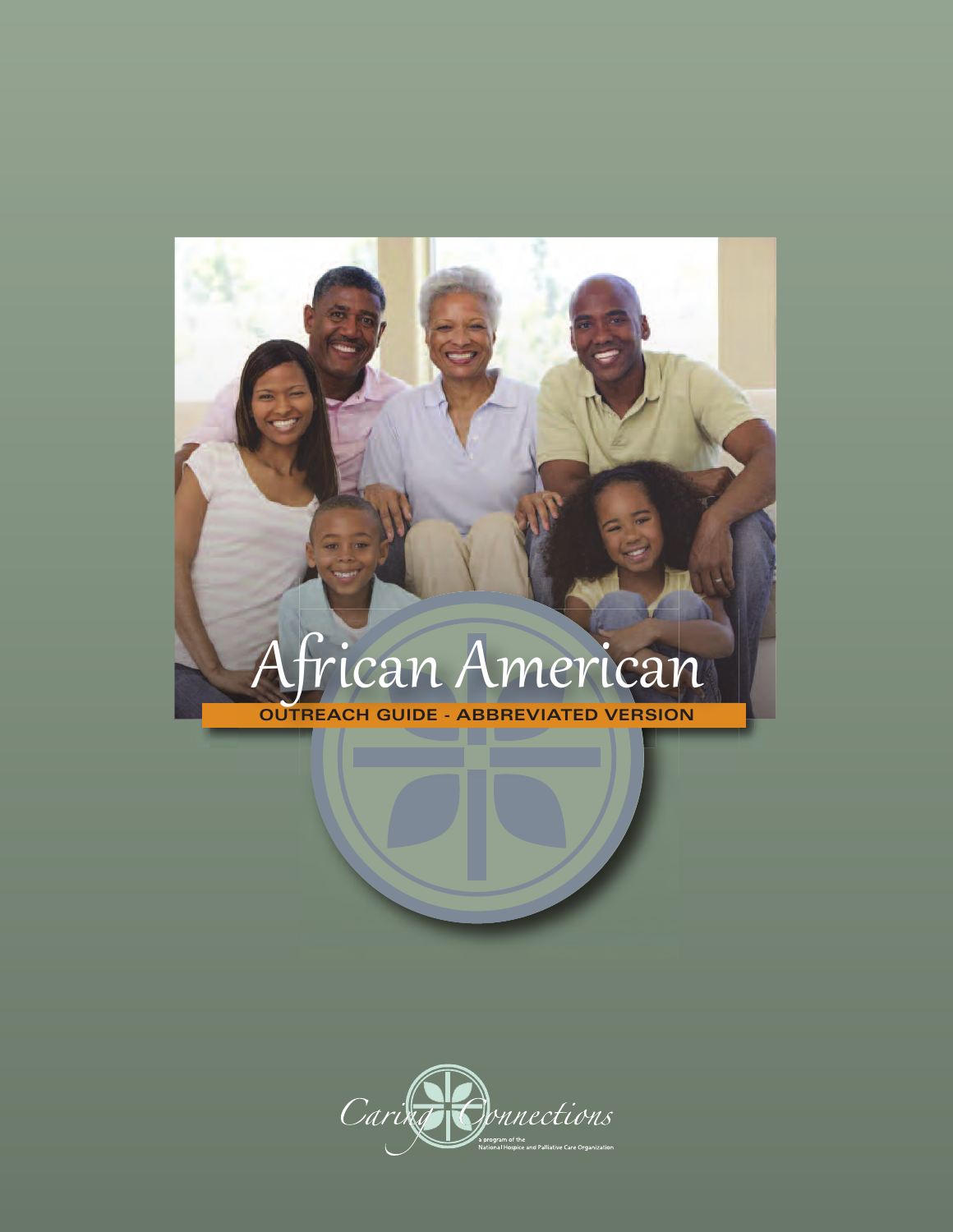#### **O UT R EA C H G UIDE O U T R E A C H G U I D E** frican American.

NHPCO's Caring Connections program created The African American Outreach Guide to provide resources and strategies to assist hospices and coalitions in their outreach efforts to African Americans. This abbreviated version of the larger Guide provides you with a review of significant end-of-life issues relevant to African American communities to help you begin your outreach efforts today. A list of resources for continuing your outreach efforts is also included.

#### I. Background And History **\_\_\_\_\_\_\_\_\_\_\_\_\_\_\_\_\_\_\_\_\_\_\_\_\_\_\_\_\_\_\_\_\_\_\_\_\_\_\_\_\_\_\_\_\_\_\_\_\_\_\_\_\_\_\_\_\_\_\_\_\_\_\_\_\_\_\_\_\_\_\_\_\_\_\_\_\_\_\_\_\_\_\_\_\_\_\_\_\_\_\_\_\_\_\_\_\_\_\_\_**

Researchers have found that in the last year of life, black decedents were less likely to use hospice than white decedents (22% vs. 29%, respectively).<sup>1</sup> Hospice utilization has also been shown to be "lower among African-Americans than among white decedents, across all age groups," "across all causes of death except Alzheimer's disease" and "in  $31$  of  $40$  states."<sup>2</sup>

Many African Americans remember the days of segregation, Jim Crowe laws and violence towards their people. Many African Americans are deeply distrustful of the government and the healthcare system, a distrust that is rooted in both historical and present day experiences.

- $\blacklozenge$  Emancipation from slavery was achieved in 1865; many African American families are only three generations removed from slavery.
- $\triangle$  40 years ago, African American men with syphilis were purposely left untreated and studied to determine the long-term effects of the disease; many died in excruciating pain, all unnecessarily.

"... [Do Not Resuscitate] DNR orders may be viewed as a way of limiting expensive healthcare or as cutting costs by ceasing care prematurely. Historically, this perspective may stem from a long history of distrust of the white-dominated healthcare system."3

<sup>1</sup> Connor, SR, Elwert F, Spence C, Christakis NA. Geographic variation in hospice use in the United States in 2002. J Pain Symptom Manage. 2007 Sep; 34(3):277-85. <sup>2</sup> Connor SR, Elwert F, Spence C, Christakis NA. Racial disparity in hospice use in the United States in 2002.Palliat Med.2008 Apr; 22(3):205-13. <sup>3</sup> Searight, H.R., Gafford, J. (2005, February 1). Cultural diversity at the end of life: Issues and guidelines for family physicians. American Family Physician, 71(3), 515-522.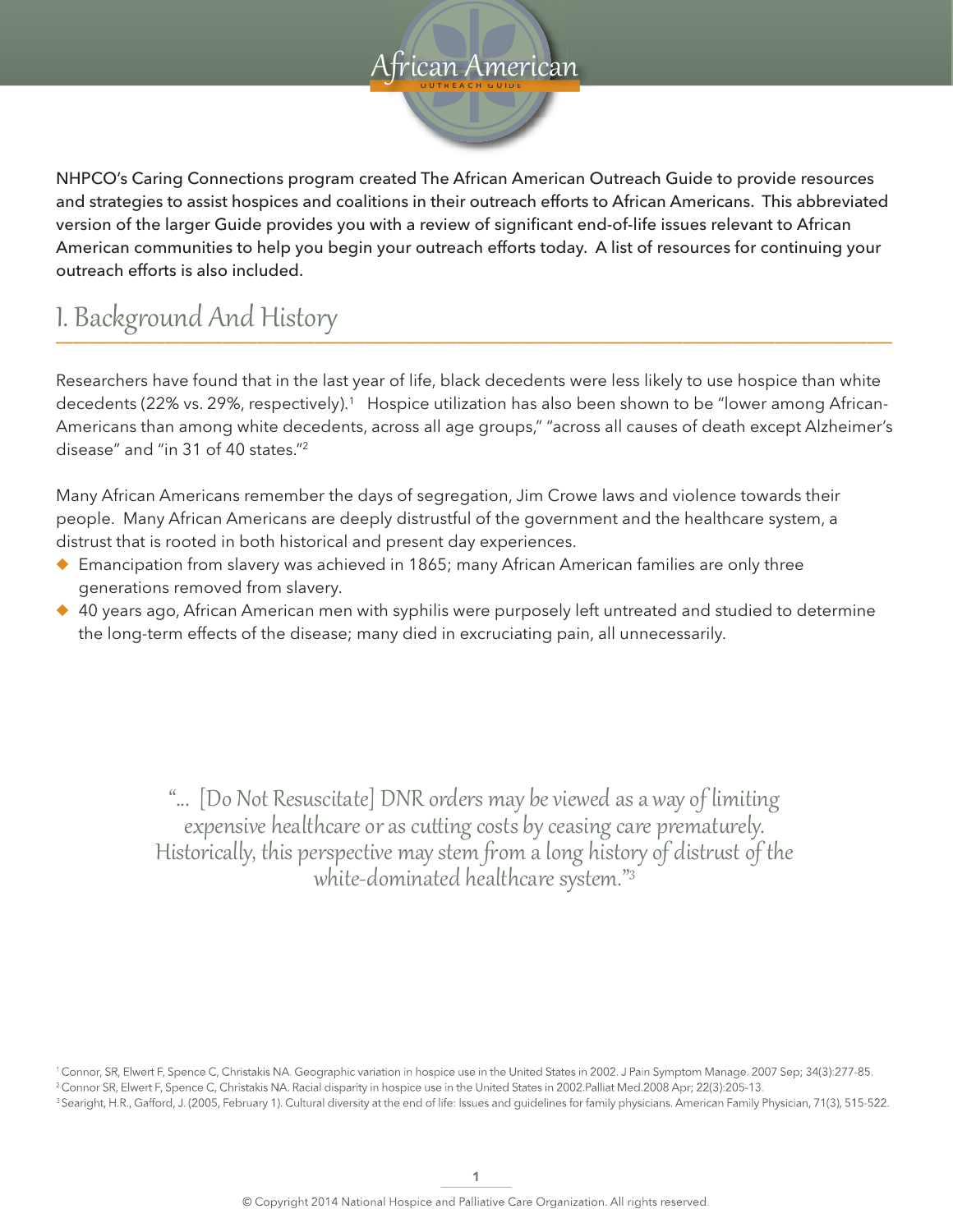#### **O UT R EA C H G UIDE O U T R E A C H G U I D E** frican American

#### **A. Healthcare Disparities**

- ◆ A survey of African Americans conducted from 2002-2003, reported in the *Journal of Acquired Immune Deficiency Syndrome*, found that nearly half of the respondents believe that the U.S. government created HIV/AIDS, in part, as a plot to exterminate blacks.<sup>4</sup>
- Research indicates that U.S. racial and ethnic minorities are less likely to receive even routine medical procedures and experience a lower quality of health services."5
- ◆ Peer-reviewed medical journals cite countless examples of African American patients experiencing discrimination, from the refusal to administer appropriate medications (most notably opiates), to inferior care.
- $\blacklozenge$  The IOM report specifically found that African Americans are less likely than whites to receive kidney dialysis or transplants, undergo coronary bypass surgery or receive state-of-the-art HIV/AIDS treatments.<sup>6</sup>

#### **B. African American Origins**

For purposes of this Guide, we have limited our focus to US-born African Americans (unless otherwise specified). However, it is important to be aware that eight percent of the total black population is foreign-born, and most came to the U.S. after 1990.<sup>7</sup> Take the time to learn where the family is originally from and ask about specific healthcare traditions that are important to them; then integrate these treatments into the plan of care.

#### **C. Religion**

While African Americans practice a number of religions, Protestant Christianity remains the most popular with a nearly 76 percent following, the majority of Baptist and Methodist tradition. Seven percent identify themselves as "Other", six and a half percent are Catholic, less than one percent are Jewish and about ten percent do not identify with any religious group.<sup>8</sup>

#### A profile of African American religious participation reveals:

- $\blacklozenge$  70 percent attend religious services at least a few times a month.
- $\triangle$  80 percent pray nearly every day.
- $\triangle$  80 percent consider themselves to be either very or fairly religious.<sup>9</sup>

In African American faith communities, members seek out everything from spiritual guidance, to relationship counsel, to adult vocational education programs. From native Africans initial embracing of Western religions while retaining elements of their own native traditions, the evolution of the Black church into today's modern religious practice remain the backbone of African American communities.

*Note that Christian themes and spirituality predominate throughout this Guide, and many of the strategies tie into a Christian faith base. However, we recognize that not all African Americans are involved with a church, nor are all Christian.* 

<sup>4</sup> Bogart,L.M., Thorburn,S. (2005). Are HIV/AIDS conspiracy beliefs a barrier to HIV prevention among African Americans? Journal of Acquired Immune Deficiency Syndrome, 39(2), 213-218.

<sup>&</sup>lt;sup>5</sup>Institute of Medicine. (2002). Report Brief: What Health Care Providers Need to Know about Racial and Ethnic Disparities in Healthcare. Retrieved from

www.iom.edu/Object.File/Master/4/175/Disparitieshcproviders8pgFINAL.pdf.

<sup>&</sup>lt;sup>6</sup> Institute of Medicine.(2005). Addressing Racial and Ethnic Health Care Disparities. Retrieved from www.iom.edu/Object.File/Master/33/249/BROCHURE disparities.pdf.

<sup>7</sup> U.S.Census Bureau.(2007). The American Community0Blacks. Retrieved from www.census.gov/prod/2007pubs/acs-04.pdf.

<sup>&</sup>lt;sup>8</sup> Religion Newswriters Foundation.(2007). A Guide to African Americans and Religion. Retrieved from www.religionlink.org/tip 070108.php#stats.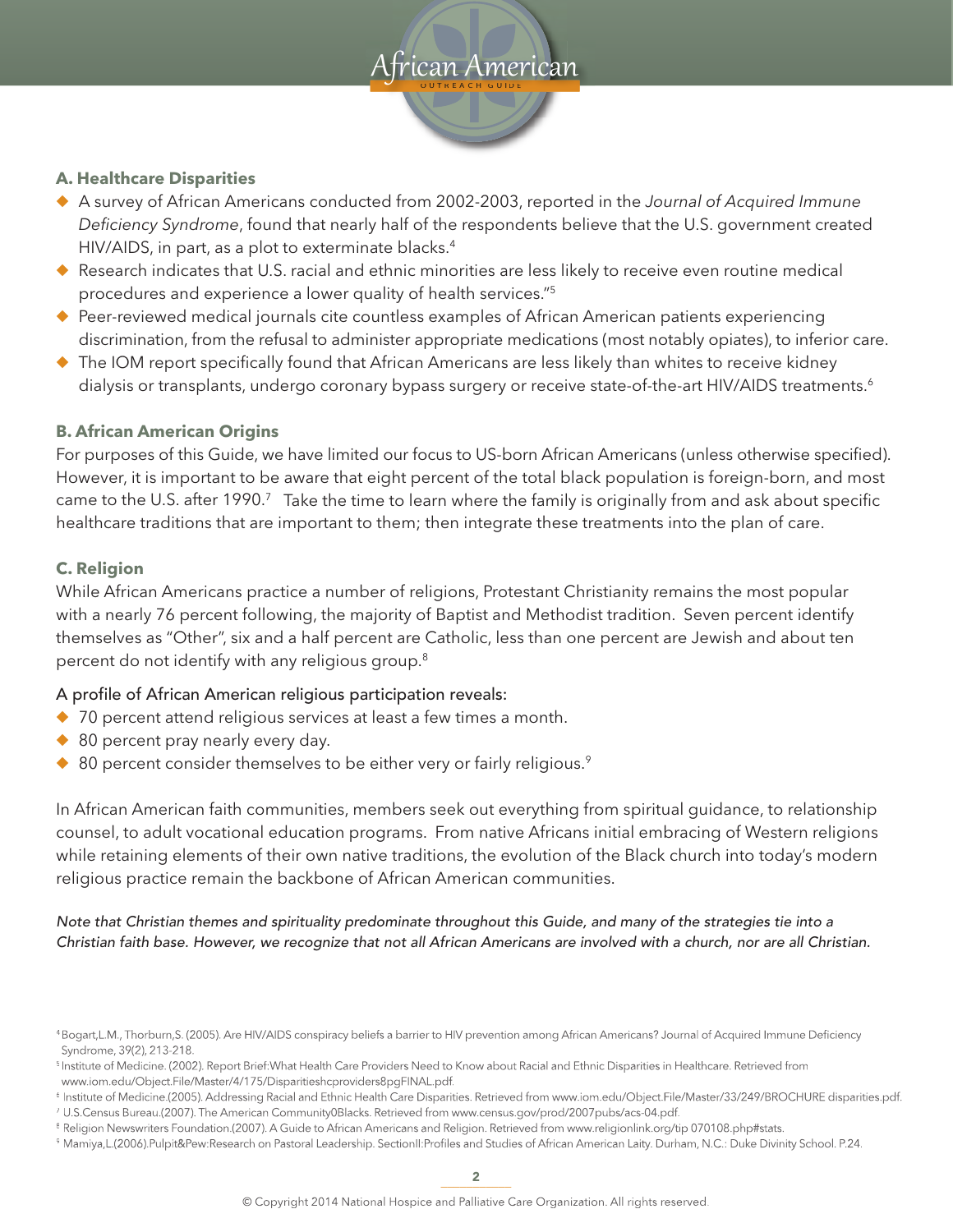

### II. Caring Connections African American Focus Group Findings **\_\_\_\_\_\_\_\_\_\_\_\_\_\_\_\_\_\_\_\_\_\_\_\_\_\_\_\_\_\_\_\_\_\_\_\_\_\_\_\_\_\_\_\_\_\_\_\_\_\_\_\_\_\_\_\_\_\_\_\_\_\_\_\_\_\_\_\_\_\_\_\_\_\_\_\_\_\_\_\_\_\_\_\_\_\_\_\_\_\_\_\_\_\_\_\_\_\_\_\_**

In May 2006, NHPCO's Caring Connections conducted two African American end-of-life focus groups in St. Louis, Missouri. Group participants discussed their general feelings and issues regarding end-of-life thinking, talking and planning. Key findings are below.

#### **A. Death, Dying and Advance Care Planning**

- $\blacklozenge$  Some seemed at ease with the topic of death and dying, while others felt that it was culturally taboo to even discuss it.
- $\blacklozenge$  Generally, there is a conflict between wanting to be informed medically, but being culturally bound to privacy and wanting to rely on faith first and foremost.
- $\blacklozenge$  Most participants used the term advance care planning interchangeably with end-of-life care, which they connected with life insurance and funeral planning.
- $\blacklozenge$  Many thought that advance care planning referred to an agency or organization where all advance directives are stored.
- ◆ There was significant distrust that even if preferences are specified in writing, that the medical professional in charge would not honor them.
- $\blacklozenge$  Many said they would not want to be kept alive on life support indefinitely because of a fear of being a burden on their loved ones, but would want a chance at recovery.

#### **B. Caregiving**

The African American family structure is usually tightly-knit, extended, matriarchal, and includes many close friends who are considered kin. Participants repeatedly stated, "We take care of our own." It is important to stress that hospice supports caregivers; it does not replace family members or preclude them from playing a central caregiving and decision-making role.

#### **C. Understanding of Hospice**

- $\blacklozenge$  About half of the participants had heard of hospice care, although there was much confusion over what hospice really is.
- $\bullet$  Some recognize that hospice is for when "they run out of things to do medically; they can't do anything to cure you."
- $\blacklozenge$  Many think of it as a place someone is "sent away to" when their family has "abandoned" them, and equate it to nursing homes.
- $\blacklozenge$  Because nursing facilities are viewed so negatively, it is important to emphasize that hospice care is most often provided in a person's own home.
- $\blacklozenge$  The most frequent concern was the financial aspect, and an inability to believe that Medicaid, Medicare and most private insurance companies cover hospice expenses.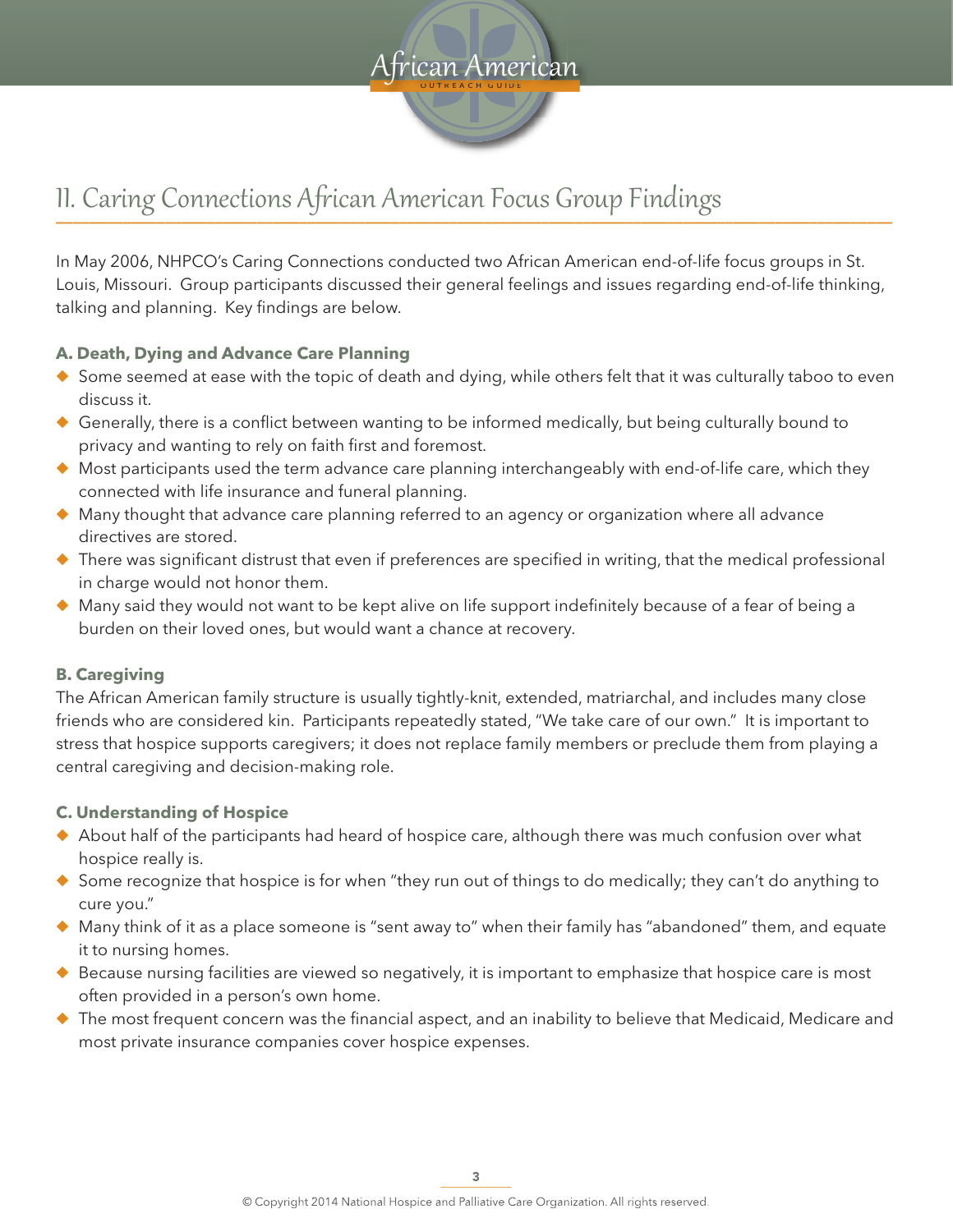

### III. Strategies For Reaching Out To African American Communities **\_\_\_\_\_\_\_\_\_\_\_\_\_\_\_\_\_\_\_\_\_\_\_\_\_\_\_\_\_\_\_\_\_\_\_\_\_\_\_\_\_\_\_\_\_\_\_\_\_\_\_\_\_\_\_\_\_\_\_\_\_\_\_\_\_\_\_\_\_\_\_\_\_\_\_\_\_\_\_\_\_\_\_\_\_\_\_\_\_\_\_\_\_\_\_\_\_\_\_\_**

The most successful outreach programs have been patient, and have taken time to simply observe and listen. We suggest that you be very creative and pursue opportunities that you wouldn't ordinarily consider. Above all, remember the deeply rooted historical issues for most African Americans, and be sensitive to these in your interactions.

#### **A. Get Organized**

It is important to critically assess your existing resources, survey your community, formulate a plan, and gather support. While it is always noble to want to expand and diversify your clientele, you must be prepared to serve them adequately, should your outreach be successful!

Evaluate resources.

- ◆ Will the overall financial health of your organization be able to support the special requests and additional expenses that will arise as you conduct your outreach and your census increases?
- $\blacklozenge$  Additionally, do you already have a staff person who is designated as outreach coordinator? Can you afford to hire new staff?

Survey your community.

- ◆ Gather local demographics as well as your own organization's current trends.
- ◆ Learn what African Americans in your community already know about hospice and palliative care.

Gather support and form a planning team.

- ◆ Be certain that your senior leadership and all levels of staff are on board with your outreach plans.
- ◆ The key element is forming a planning team, which should include staff as well as a wide range of community members. The team will provide support and reassurance to build lasting links between your hospice and African American community members.

Develop a plan.

- $\blacklozenge$  As you gather your data and support, decide where you want to start.
- $\blacklozenge$  Discuss short and long-term goals and expectations.
- $\blacklozenge$  Develop a plan of action, one that is linked to any existing marketing strategies for hospice access in your service area.
- $\blacklozenge$  Tap into existing networks, particularly the African American hospice outreach programs operating across the country that are highlighted in this guide.

Train your team.

- ◆ Make sure your hospice incorporates diversity training into your staff orientation or ongoing in-service education.
- $\blacklozenge$  Train all of your staff, including administrative and clinical personnel.
- ◆ Emphasize the following end-of-life care issues specific to African American communities: healthcare history, healthcare disparities, spiritual aspects of care, and sociological and cultural perspectives on death and dying.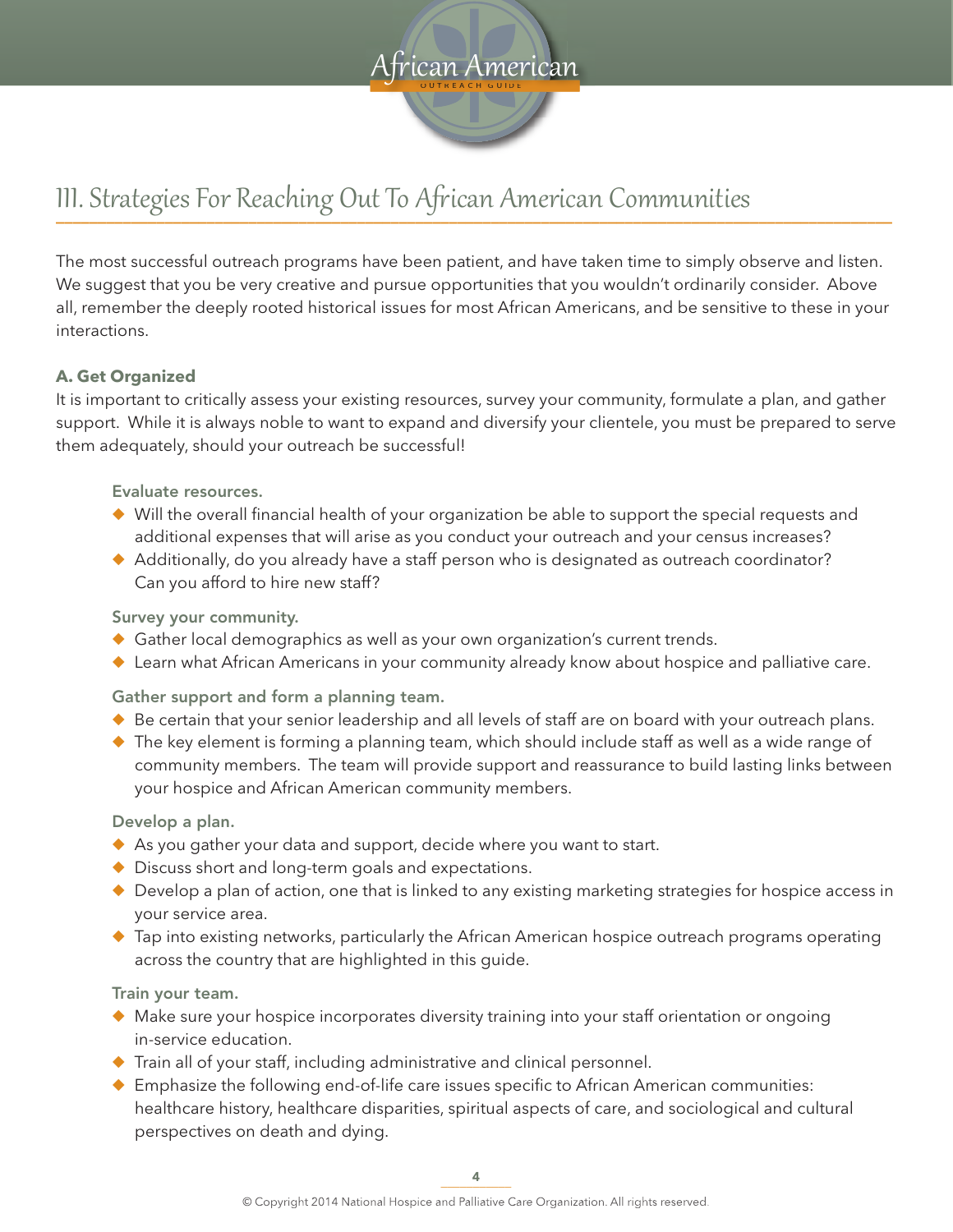

#### Cassandra Cotton, CNA, CHPNA, of Nathan Adelson Hospice, shares the following story that illustrates the need for staff to be culturally sensitive.

"You need to start by asking, 'What's in your basin?' This refers to the contents of the personal care kits that patients in her program receive upon admission. Many people don't know that fine-tooth combs are difficult to use and can be damaging to African American hair. And so if you present a welcome packet with items that are not suitable for them, it gives the impression that the organization doesn't really know or care about patients. It also misses an opportunity for deeper understanding and connection. Give your staff the right tools to care for patients, and make sure they know how to use them correctly."

#### **B. Find the Right Fit**

As you begin your outreach to African American communities, your planning team must be led by the right messenger. This messenger is the one who serves as the primary point of contact and organizer for all African American outreach activities.

#### Select a messenger.

If you do not already have a point person, perhaps one can be hired, or another position can be adapted to fulfill the role. You might find a current hospice volunteer or another community member who would be willing to volunteer.

- $\blacklozenge$  Is this person open-minded and creative?
- $\bullet$  Is he/she the type of person who can develop and maintain relationships?
- $\bullet$  Is he/she comfortable with public speaking?
- $\blacklozenge$  What about offering prayers?
- $\bullet$  Is he/she able to engage with diverse groups of people?
- $\blacklozenge$  What level of commitment does he/she bring?
- ◆ Does he/she have a willingness to work after hours and to attend a variety of functions across town?

#### If you can, hire diversely.

Making staff diversity a priority is simply smart and forward thinking – it enriches your organization and ensures that you remain vibrant and growing. So if your staff is not already diverse, consider targeted recruitment to build a team that more accurately mirrors the wide range of people represented in your community.

#### **C. Educate, Support and Listen to Your Community**

Informing, caring for and genuinely hearing the needs of the African American community are essential elements in your outreach, and enrich the opportunity for positive community-building. Be sure to focus on education, show your support for the family systems that are already in place caring for loved ones, take your time, ask questions, and listen to the answers.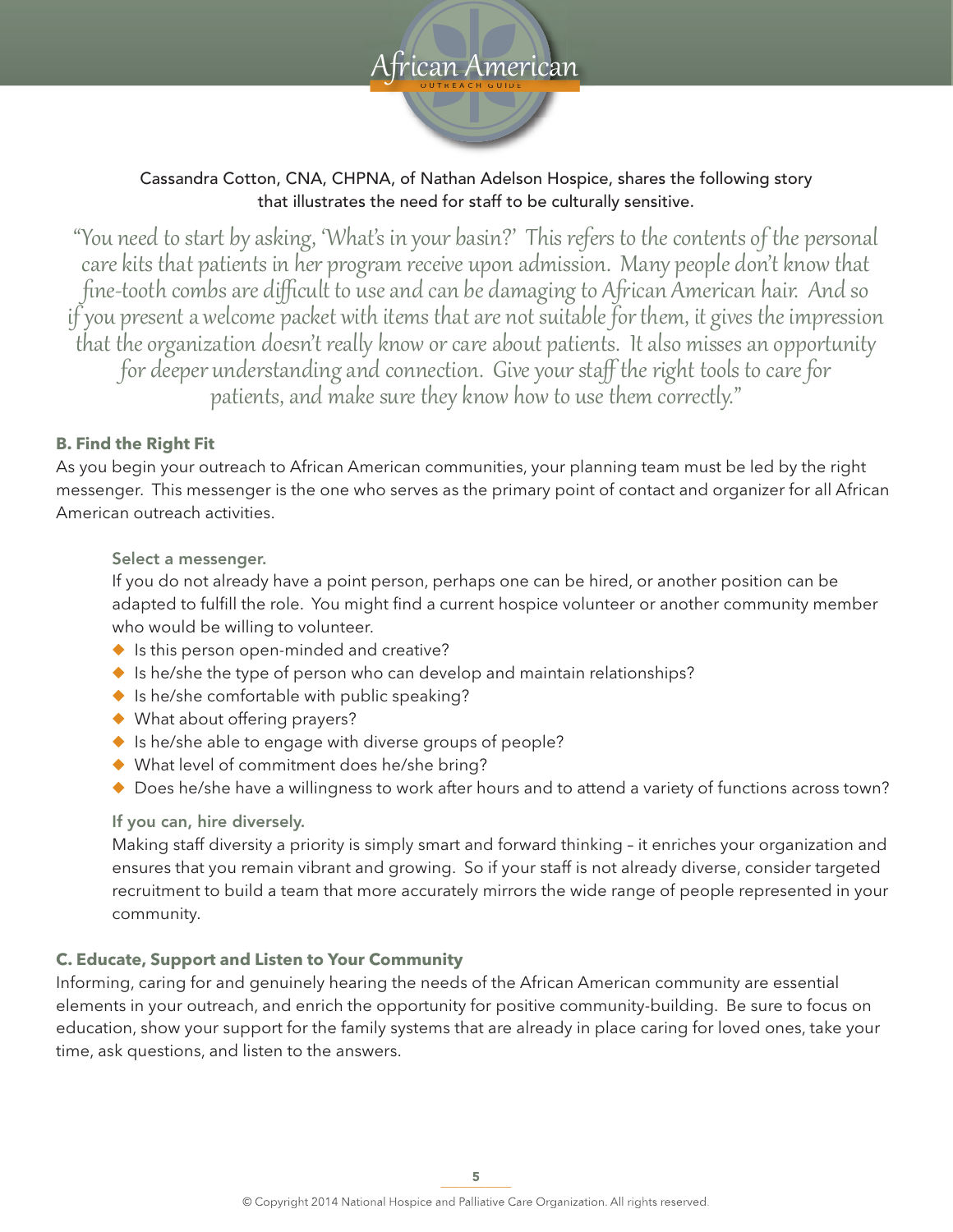

Address what hospice is and is not.

- $\blacklozenge$  Learn what misconceptions are prevalent, and address the common misunderstandings.
- $\bullet$  One of the biggest barriers to hospice use among African American communities is that they associate hospice with a "place" as opposed to a concept, and that "place" is where they go to die, so it's definitely not a "place" they want to go.
- $\blacklozenge$  There is also the view that suffering is part of hospice because traditional medicine is no longer allowed, or that pain is actually encouraged based on faith beliefs.
- $\blacklozenge$  Whenever given the opportunity, explain hospice benefits clearly.

Support the caregiver.

- $\blacklozenge$  Recognize and respect the strong history and tradition in African American communities of "taking care of our own."
- $\blacklozenge$  Offer to support current caregivers, explaining how the interdisciplinary team will care for the family.
- $\blacklozenge$  Explain different options for care, from home-based to inpatient facilities.

Take your time and be patient.

- $\blacklozenge$  Because many African Americans are suspicious of hospice and the entire healthcare system, and prefer to keep their illness to themselves - be patient throughout this process.
- $\blacklozenge$  Be prepared to make multiple visits, with many family members present, sometimes even with the pastor involved, acting as a family liaison.
- $\blacklozenge$  You must be willing to go through many rounds with the family so they know you're committed and that you truly have their best interests at heart.

Listen to their story.

You have an incredible wealth of information – both from your clinical training as well as your professional experiences, and the natural inclination is to want to share all of it. Yet many African American families are not going to be interested in hearing from you just yet – they would rather be heard themselves, first. Begin the conversation with, "What can we do for you?"

#### **D. Find Your Voice and Let Your Message Be Heard**

Whenever and with whomever you engage, do so consistently, with a clear voice that sends the same message every time – we care, and are here to support you in all of your needs. Be mindful of the actual language used in personal conversations, and if appropriate, integrate faith-based language as you are comfortable.

#### Be genuine.

This is a simple, yet profoundly important element in your outreach. Be sincere and transparent. You and your colleagues must be willing to devote time and energy to making lasting changes that support your outreach. With your staff embracing this intention, it is one that your community will eventually accept as well.

#### Use the right words.

Palliative sedation, end-of-life care, DNRs, advance care directives, opioids, artificial hydration and nutrition – for someone unfamiliar with the healthcare system and facing crisis, these terms can be very confusing. Consider focusing on the term "comfort care," especially in the beginning. When simplifying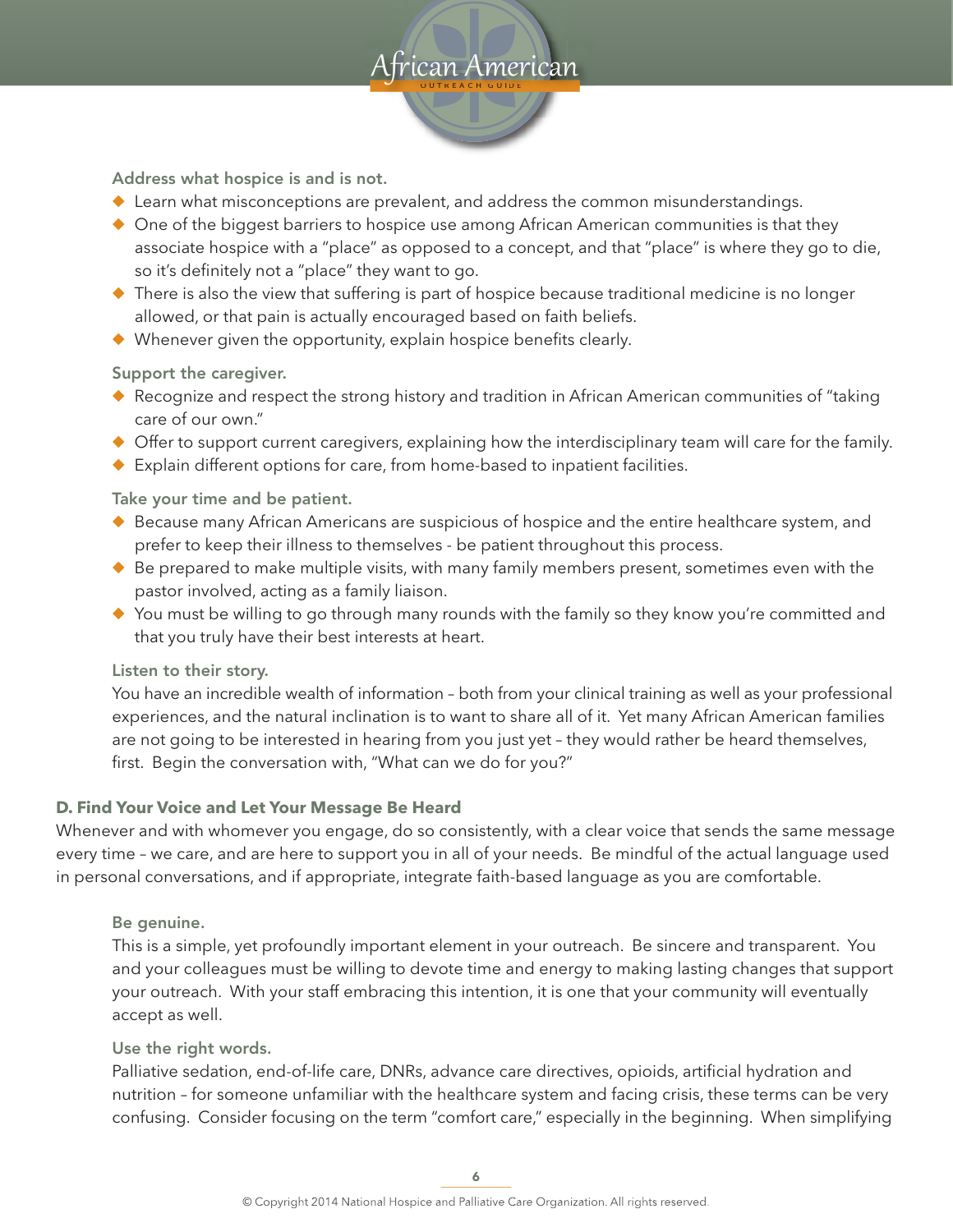#### **O UT R EA C H G UIDE O U T R E A C H G U I D E** frican American

your language, be careful to not do so in a patronizing manner. Steer clear of scientific and medical absolutes.

Rely on word of mouth.

Your commitment, your passion and your high standards of care will speak for themselves. Within African American communities, personal testimony and word of mouth are among the most meaningful ways to share trusted information and get your message out.

Remember that it's not just business.

Regardless of how your planning team is structured or who is in charge, it is critical to operate within more of a social work frame, and less from the bottom-line business perspective. While building the numbers will be vital as you seek to maintain support and justify your outreach efforts, it is not the only thing that matters.

#### **E. Look and Think Beyond Hospice**

There must be a commitment to more than simply introducing African Americans within your community to hospice. It's more than numbers and larger than your organization. It is about social justice and ending healthcare disparities, and helping African Americans recognize that hospice truly helps the living. As you reach out, simply consider the big picture.

Consider more than the illness.

Sometimes a patient's illness is just one part of a bigger, highly complex family system. Ensure that your staff is aware of the community resources available to help with a wide range of issues.

Recognize disparities and remember history.

Research reflects that many African American doctors themselves treat their own patients differently, too, and are often inclined to treat disease more aggressively, and turn to hospice later, rather than sooner. Be mindful of the realities of treatment differences, healthcare disparities and basic historical experiences.

#### Stacie Pinderhughes, MD, reminds us that,

"Blacks and Latinos don't want to 'embrace your dying.' So in communities of color the discussion can't be about the dying, it has to be about the living. Initiatives must answer the question, 'How does this palliative care help my living?'"

#### **F. Consider Marketing**

Marketing is just one aspect of outreach and community engagement along with education, public/community relations, and sales. If you don't get your message out, who will? Remember that there are many misconceptions about hospice within the African American community. This is an opportunity to dispel those myths and spread the word about what hospice is, and is not.

Revise existing collateral or create new materials.

Collaborate with your communications team, and be sure that all of your public relations and marketing materials offer an accurate representation of your demographics and a thorough understanding of the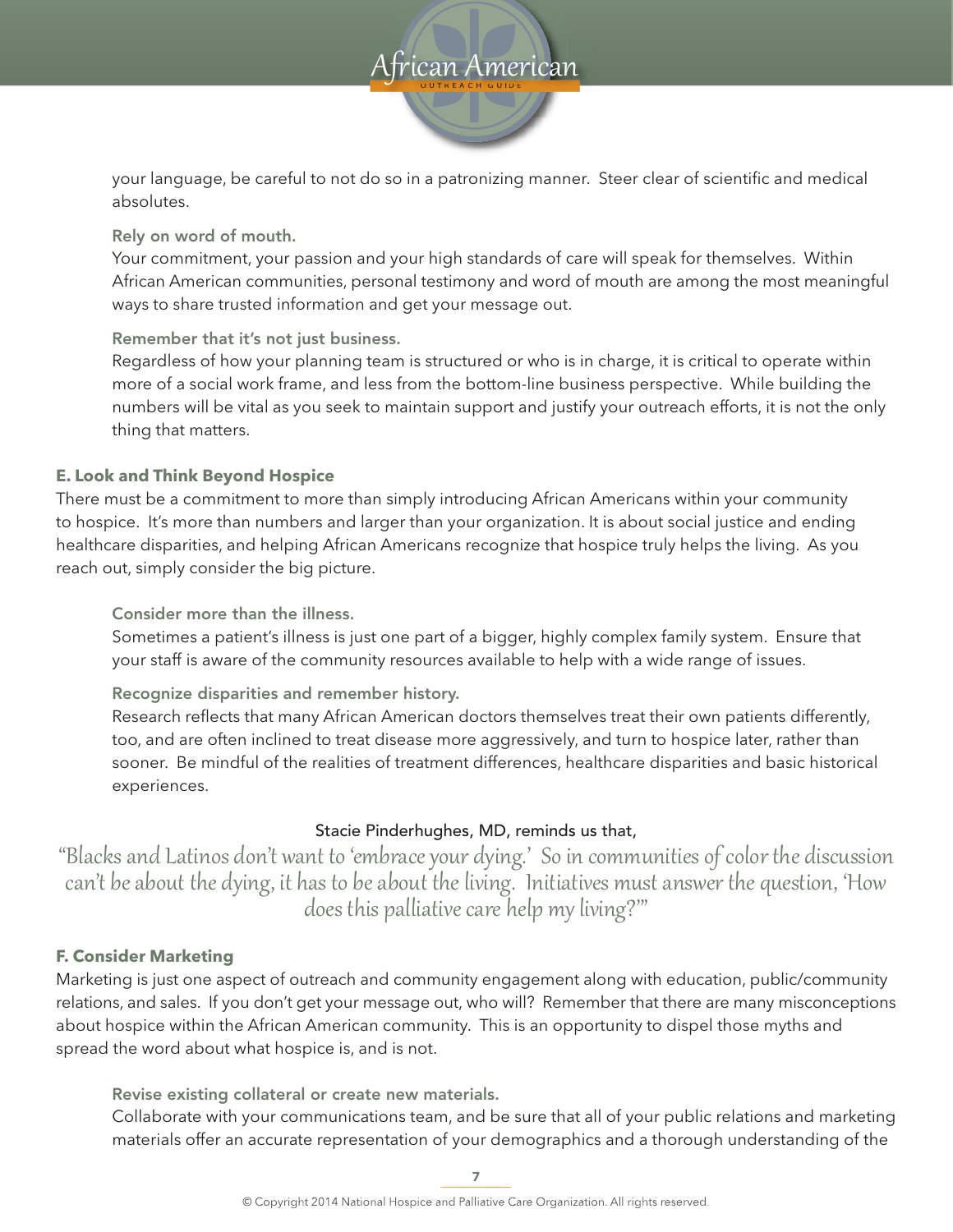#### **O UT R EA C H G UIDE O U T R E A C H G U I D E** Aican American

population you seek to serve. Images that African Americans will connect with include extended family gathered around the bedside of a loved one, families sitting together and holding hands, and a faith leader praying over a patient with family present.

#### **G. Build Partnerships**

The foundation of all outreach is relationships, built over time on deep trust and understanding. This section lists a number of ways and a wide range of organizations that you can turn to, to get your community-building underway and your partnerships established for mutually beneficial, long-term engagement.

#### Engage the entire community.

Your planning team can be comprised of staff and volunteers (with all interdisciplinary team members represented), as well as a wide range of African American community leaders. Don't leave anyone out. Invite members to attend meetings, and encourage them to consider committing to meeting regularly to provide guidance, suggestions, focus, and oversight.

#### Learn about African American organizations.

There are numerous groups, committees, organizations, and coalitions within your community geared specifically towards African American interests and needs. Some are nation-wide, and others are based right in your own community and serve the needs of those in your area.

#### Some of these groups include:

- ◆ Professional organizations, such as the National Medical Association (www.nmanet.org), National Black Nurses Association (www.nbna.org), and the National Association of Black Social Workers (www.nabsw.org)
- ◆ Local chapters of the NAACP (www.naacp.org), National Urban League (www.nul.org) and National Black Chamber of Commerce (www.nationalbcc.org)
- $\blacklozenge$  Multi-cultural centers, both within the community and on college campuses
- ◆ Health-related organizations, such as HIV/AIDS, child/maternal health, diabetes, heart disease, and others
- $\blacklozenge$  Sororities and fraternities on college campuses, and their related alumni groups and members through the National Pan-Hellenic Council (a coalition of the nine largest historically African American Greek-letter fraternities and sororities with over 1.5 million members).
- $\blacklozenge$  Men's organizations, like 100 Black Men of America (www.100blackmen.org) and the Masons (www.freemasonry.org)
- ◆ Women's organizations, including the National Council of Negro Women (www.ncnw.org) and Sisterhood Agenda (www.sisterhoodagenda.com)

#### Join them.

While you may be asked to attend a specific group meeting as a result of the relationships you build, also be proactive and join them. Contact their leadership first and ask whether they have any topics they would like you to address at one of their upcoming meetings. If they don't have something in mind, offer your own presentation ideas, and set aside a singular agenda of promoting your own hospice. Use these opportunities to get to know the members themselves and to learn about their needs.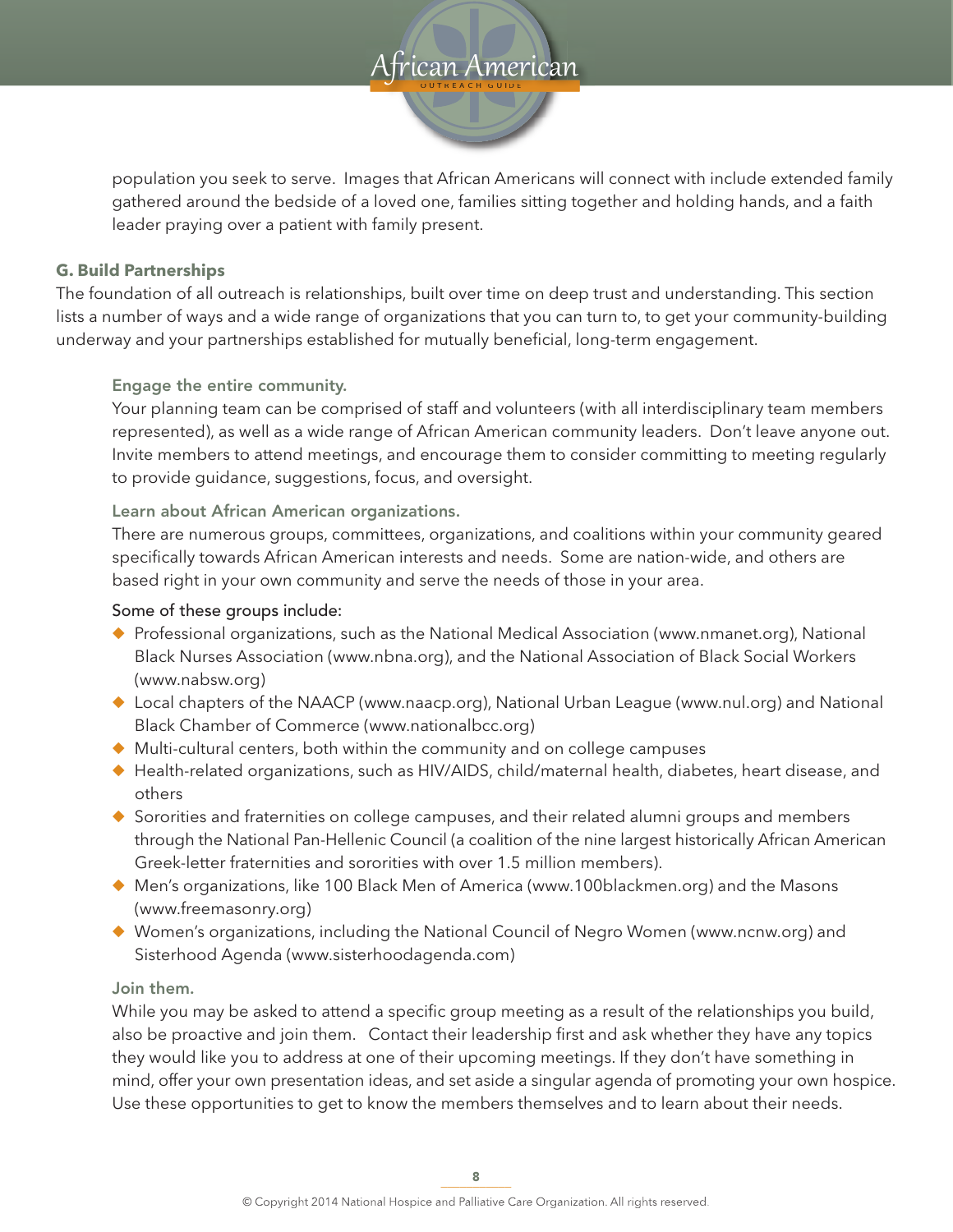

#### Link up.

Hospice can be linked to so many causes in your community, presenting perfect partnerships for collaboration. An example is the Balm in Gilead programs, which focus primarily on African American HIV/AIDS awareness and cervical cancer (ISIS Project). Often, their events will be co-sponsored by local churches. By pooling resources on projects and events, the benefits can be enormous.

#### Involve and engage young people.

Young adults and teenagers, have the energy and enthusiasm of youth, and an excitement and passion about causes that can invigorate families, schools, and communities. Many are often seeking to fulfill community service hours, either through their school or their church, and will eagerly take on a variety of tasks within your hospice.

#### **H. Embrace the Faith Community**

#### Faith is "It."

Studies suggest that African Americans are willing to participate in health education programs such as smoking cessation, blood pressure, and cancer screenings when they are held at their churches, mosques, and synagogues.

#### Find your "In."

Begin by identifying the person who handles health-related issues. Set up a time to meet and find out the needs of the congregation. If appropriate at the first meeting, offer to host an advance directive or a hospice session. If the church holds its own health fairs, ask to set up an exhibit. Consider attending services regularly, if appropriate. Become a presence in the church. In time, congregants will know you as the hospice contact, and may start coming to you with their needs.

#### The Pastor's role is a critical one.

Be aware that many families will keep their pastor intimately involved in discussions and decisions about their care. Welcome his/her presence and encourage the family to keep that relationship strong. Pastors often find themselves negotiating the delicate balance between continuing to pray for hope and healing, but also encouraging the supportive network and resources of hospice.

#### Celebrate life and living, and the role of faith and hope!

Explain that hospice is not about giving up but instead about celebrating life and making the time remaining as meaningful as possible. Because faith and healthcare are inextricably linked within African American communities, your team will be unsuccessful if you avoid spirituality and talk only about medicine. But do emphasize that accepting hospice does not mean the patient must give up faith and hope for healing.

#### **I. Participate In and Host Community Events**

To help make hospice a household word in your community, participate in local community events, especially ones organized by and for African Americans. Organize events and invite everyone to participate. These can be held in conjunction with existing events or independently.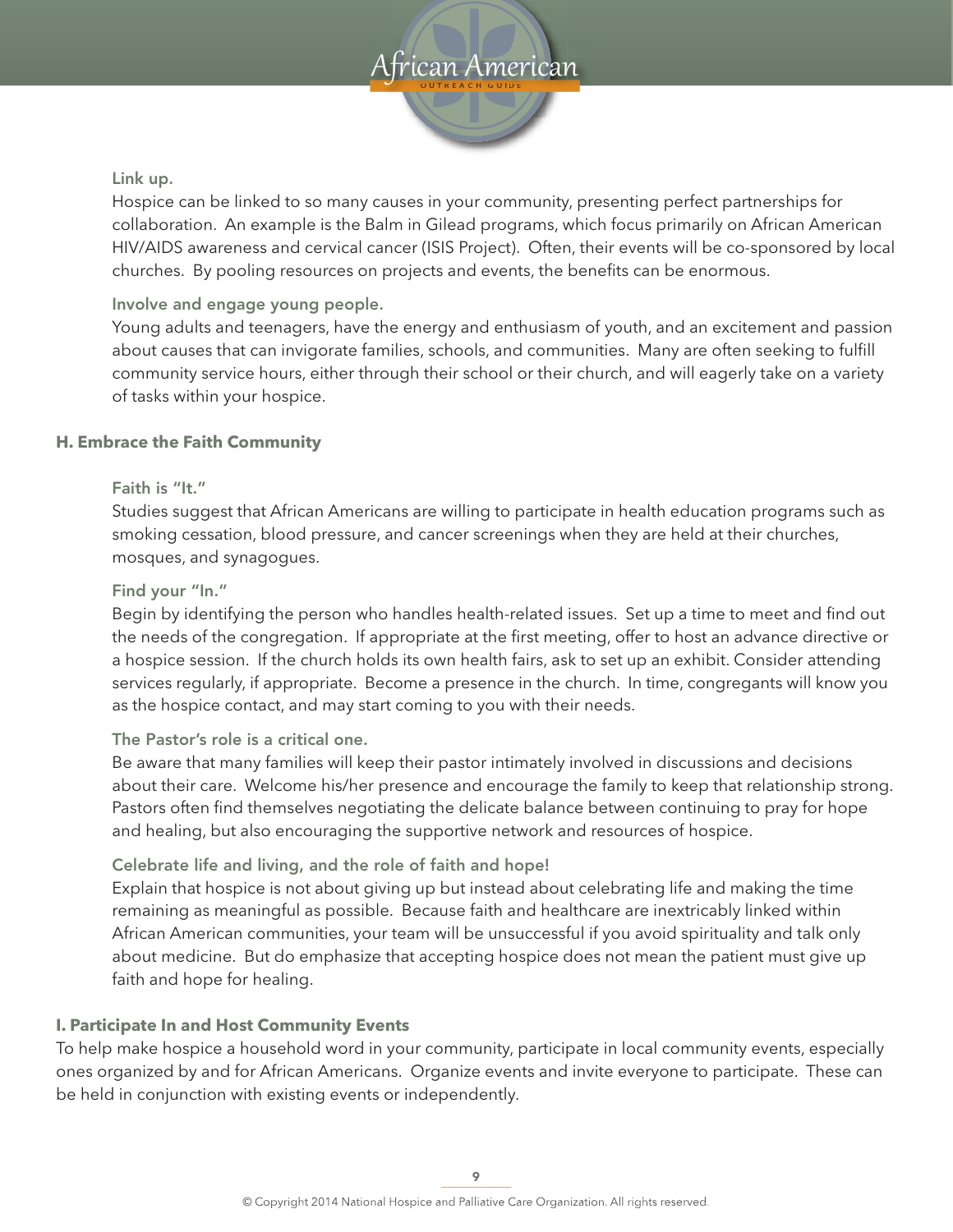# $\Delta$ frican American

#### Come to my house!

Look for opportunities to invite folks to "your house." Welcome all potential partners and interested parties to an inaugural event to initiate your outreach. Community or prayer breakfasts are often very successful and can be incorporated into a workday. Ask one of the attending faith leaders to offer a blessing before the meal, thereby acknowledging the integral role that spirituality plays from the very beginning.

 $\blacklozenge$  Think very creatively about opportunities to gather. For instance, an event scheduled around the birthdays of Charles Drew (the father of the modern blood bank) or Daniel Hale Williams (the physician who performed the first successful open heart surgery) is an excellent way to honor the contributions of prominent African Americans, built around a creative celebration that also focuses on wider healthcare/hospice topics.

#### Can I come to your house?

As your relationships grow, invitations to "go to them" may come. If you sense reticence, spend more time getting to know one another, and in time, as trust is established, the call may happen. If appropriate, bring copies of your collateral materials to distribute.

#### Make your message relevant.

Ask your contacts which issues are important to them. Combine this with the data from your community surveys. You can serve as a clearinghouse organizer for a variety of topics, all with specified relevance to that community group.

#### Team up.

Don't try to do it alone. There are many other organizations with whom you can partner and host joint events. Hospice can play a role with health prevention groups focusing on HIV/AIDS, diabetes, and cancer, or offering bereavement support to families of accident, suicide, or homicide/gang-related victims.

#### Go everywhere, attend everything.

There is rarely a lack of African American-focused community events to attend. Go to as many as you can, and invite staff members with you, particularly if it's to a high profile event, such as a gala or an awards banquet. Include a diverse representation of staff disciplines and ethnicity.

#### Examples of events include:

- ◆ Black History Month
- $\blacklozenge$  Martin Luther King, Jr. Day
- $\blacklozenge$  Kwanzaa (usually celebrated by younger families in addition to Christmas)
- $\blacklozenge$  Juneteenth celebrations
- $\blacklozenge$  Women's and men's group meetings and conferences
- $\triangle$  Church concerts
- $\triangle$  School productions

#### **J. Connect With African American Media**

Consider the media outreach as an extension of your outreach plan. Research your local media, and determine which are targeted to African Americans. There are often daily, weekly or monthly periodicals, published by and for the African American community, as well as radio and television stations (both secular and religious) geared specifically to the same.